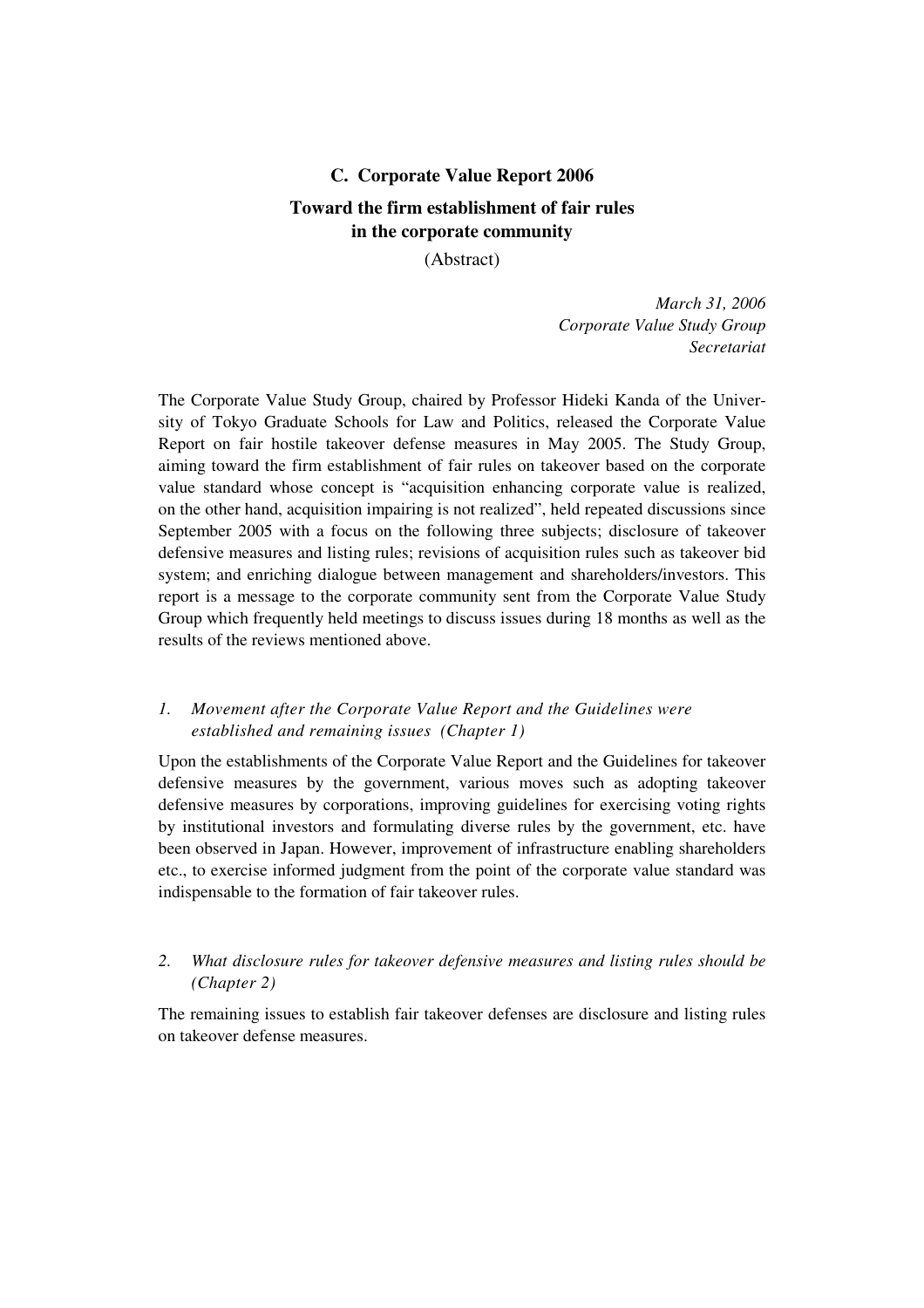#### Nr. / No. 21 (2006) TAKEOVER DEFENSES 141

#### (1) Disclosure rules on takeover defense measures

In adopting defensive methods, it is required to disclose the objectives and specific contents. The following are specifically proposed points: (i) object to be disclosed: a case when new stock or subscription warrant is issued for the purposes of at least including defending takeover, (ii) contents to be disclosed: purposes of introducing defensive measures and specific contents such as judgmental standard for exercising or abolishing them, and (iii) period to be disclosed: it should be disclosed from the decision of the introduction of these measures to their abolishment abiding by timely disclosure of securities exchanges and the business report of the Corporation Law, etc.

#### (2) Listing rules on takeover defense measures

The report proposes that handling of defensive measures concerning rules, etc. of securities exchanges should be decided by, in principle, listing policies of each securities exchange and that the listing of the firm may be accepted as long as the introduced measures satisfy the corporate value standard. However, it is required for the corporation to use such ideas as the introduction of nullification measures and a sunset provision to be resolved by a general meeting of shareholders or a board of directors' meeting. Those defensive measures including shares with vetoing right which may put shareholders except an acquirer at a disadvantage should be discreetly adopted, the report proposes, however, it also says that listing of such a company may be permitted providing the above mentioned devices are realized.

### *3. What rules for takeover should be (Chapter 3)*

In accordance with the increase of the adoptions of takeover defensive measures and hostile takeover bids attempts, the establishment of new rules for takeover is being sought. In considering takeover rules, they should be reviewed from the following two points: (i) adjusting a balance between an acquirer side and a defender side, (ii) establishing systems and practices enabling shareholders and investors to make judgments based on enough information (informed judgment). From the point (i), the acceptance of cancellation of a takeover bid and changes of terms at the time of exercising defensive measures, etc., saving enough time to acquire, taking into account stepping up efforts to furnish information and saving certain time to carry out an acquisition, and so on at the time of management buyout (MBO), etc. are required. And from the point (ii), reinforcement of information disclosure from an acquirer and a targeted company and also strengthening to provide information on large shareholders, etc. are required.